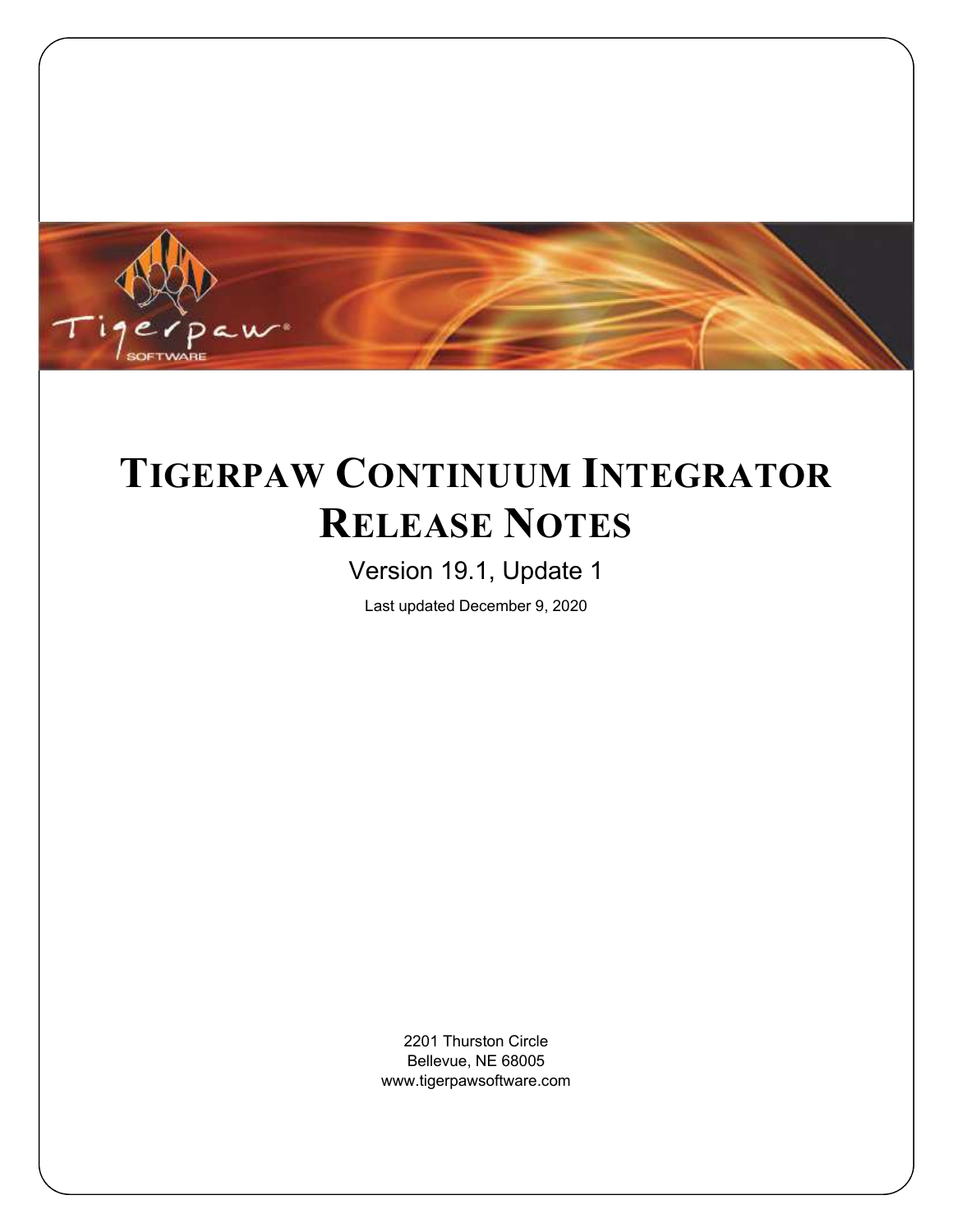# <span id="page-1-0"></span>**Contents**

| $\sim$ 100 $\sim$ 100 $\sim$ 110 $\sim$ 110 $\sim$ 110 $\sim$ 110 $\sim$ 110 $\sim$<br><b>TIGERPAW CONTINUUM INTEGRATOR RELEASE NOTES</b> |  |
|-------------------------------------------------------------------------------------------------------------------------------------------|--|
|                                                                                                                                           |  |
|                                                                                                                                           |  |
|                                                                                                                                           |  |
|                                                                                                                                           |  |

#### **Legal Notices**

The information in this document is confidential and proprietary to Tigerpaw Software, Inc. (TSI). You may not reproduce, transmit, disclose or disseminate this document in any format, in whole or in part, to any entity other than licensed users without the express prior written consent of TSI. TSI makes no representation or warranties regarding the content of this document and assumes no liability or responsibility for any errors or omissions in the content. We reserve the right to revise this document at any time without notice.

Tigerpaw® is a registered trademark of Tigerpaw Software, Inc.. All other product and company names in this document are trademarks of their respective owners.

Copyright© 1984 - 2020 Tigerpaw Software, Inc. All rights reserved.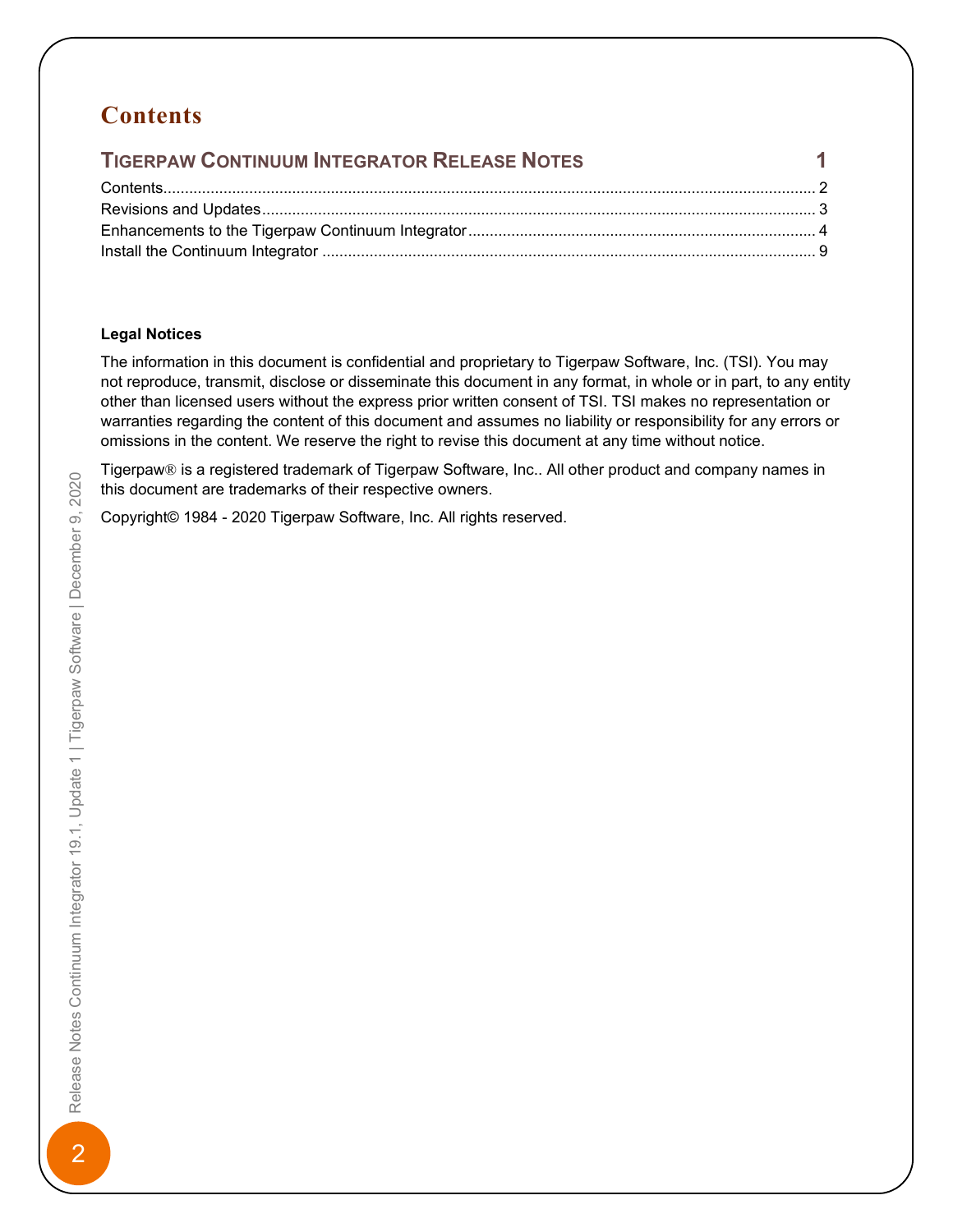# <span id="page-2-0"></span>**Revisions and Updates**

These changes have been made since the initial release of the Tigerpaw Continuum Integrator v19.

### **Document Revisions**

| <b>Revision#</b><br>and Date | <b>Revision/Addition</b> |
|------------------------------|--------------------------|
| 19.1.5<br>11/25/20           | Initial full release     |
| Revision 1<br>12/09/20       | Software updates         |

### **Software Updates**

| <b>Version and</b><br><b>Date</b> | <b>System Area</b><br><b>Affected</b> | <b>Summary of Change</b>                                                                                                                                                                                                                                                                                                                                                                                               |
|-----------------------------------|---------------------------------------|------------------------------------------------------------------------------------------------------------------------------------------------------------------------------------------------------------------------------------------------------------------------------------------------------------------------------------------------------------------------------------------------------------------------|
| 19.1.5<br>11/25/20                |                                       | Initial full release                                                                                                                                                                                                                                                                                                                                                                                                   |
| 19.1.6<br>12/09/20                | Incoming tickets                      | When an unprocessed ticket fails because the record no longer<br>exists in Continuum, the integrator now deletes the unprocessed<br>record, creates a log entry and moves to the next record rather<br>than stopping.<br>In the web.config file, the "MaxReceived MessageSize" property<br>for incoming messages was increased by more than 30-fold to<br>accommodate accounts with a large number of Continuum sites. |
|                                   | Outgoing updates                      | Continuum does not allow updates to closed tickets. If service<br>order changes sent to Continuum fail because the ticket is<br>already closed in Continuum, the integrator now creates a log<br>entry and no longer attempts to reprocess the changes.                                                                                                                                                                |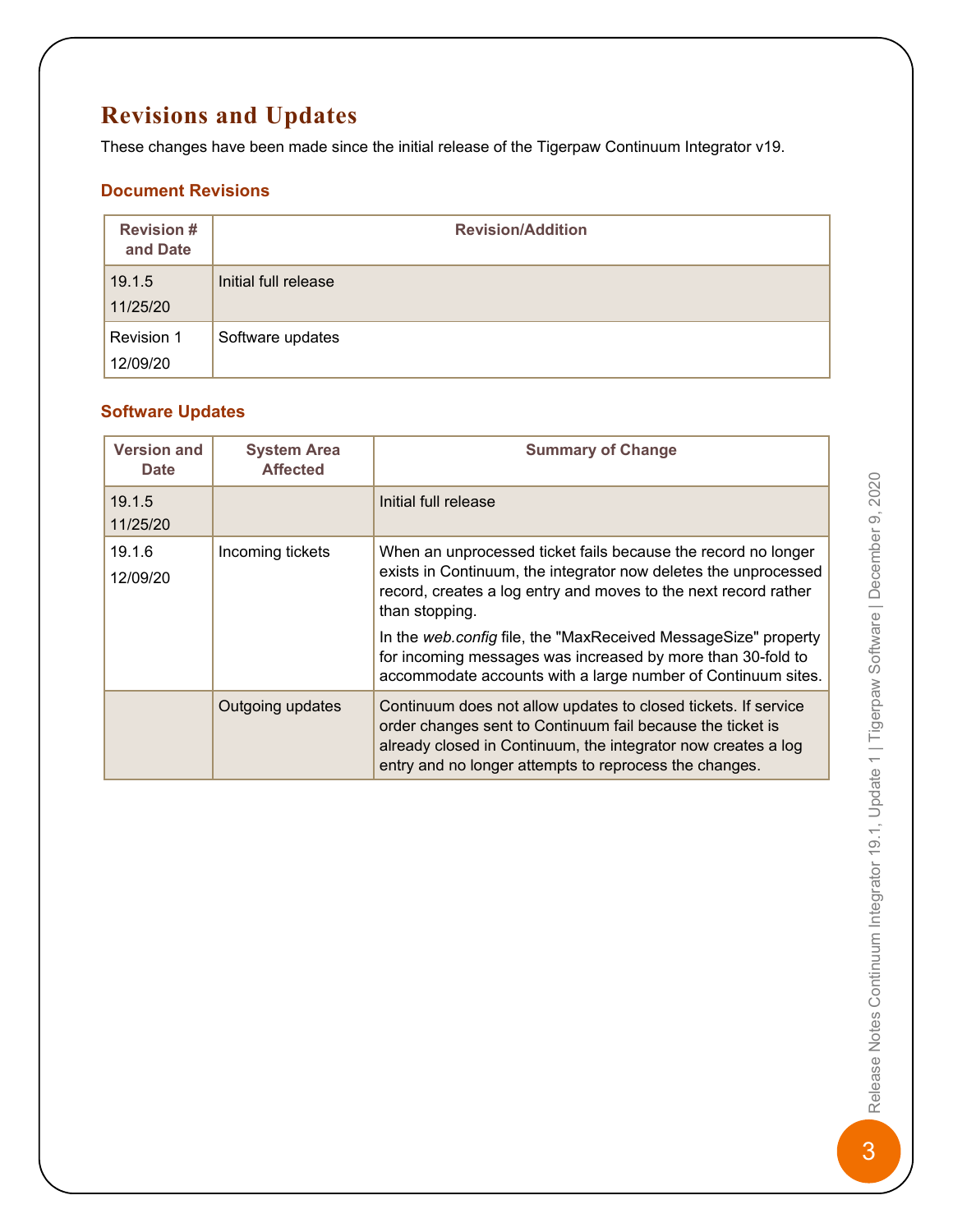# <span id="page-3-0"></span>**Enhancements to the Tigerpaw Continuum Integrator**

The Tigerpaw Continuum Integrator is a Windows service that joins Continuum's managed services functionality with the service order, agreement, invoicing, tracking and automation features in Tigerpaw.

The v19 Continuum integrator was redesigned from scratch to simplify processes and add new functionality, including one-step asset and status mapping and the ability to map service order priorities. The new integrator connects to Continuum through the Tigerpaw application programming interface (API) as well as the Continuum APIs.

The new Tigerpaw Continuum Integration Configurator window includes these enhancements:

#### **General Changes**

 $\blacktriangleright$  The redesigned integrator requires the Tigerpaw API, which is also used by Tigerpaw Mobile.

**NOTE:** Continuum requires a SSL certificate for the Tigerpaw API. If you run Tigerpaw Mobile, you have already installed and configured the Tigerpaw API, including the required SSL certificate.

- ► You are now required to enter and save settings on the Connection and Continuum tabs in order to enable the remaining tabs. Once you start entering information on the remaining tabs, you must complete all required fields in order to save ANY information on the remaining tabs.
- When you select a dropdown field value, the list is now auto refreshed to ensure all current values display. This feature is useful if, while configuring the integration, you find you need to create a master table record, such as a new service order type. Instead of exiting the configurator and losing any changes, you can now keep the window open, add the value in Tigerpaw Desktop, return to the

configurator and click  $\boxed{\cdot}$  (Dropdown) to select the new value.

- Clicking  $\overline{OK}$  to save the configuration and close the window now displays a prompt to start the service.
- ► When the Continuum Integrator service is running, settings on the Tigerpaw Continuum Integration Configurator are now disabled.

### **Connection Tab**

| Connection    |                              | Continuum Service Assets                                 |  | Inbound Status    Qutbound Status | Priority                                                                                                                                              |
|---------------|------------------------------|----------------------------------------------------------|--|-----------------------------------|-------------------------------------------------------------------------------------------------------------------------------------------------------|
|               |                              |                                                          |  |                                   |                                                                                                                                                       |
|               |                              | <b>Tigerpaw database settings</b>                        |  |                                   |                                                                                                                                                       |
|               |                              |                                                          |  |                                   | The Tigerpaw database listed below will be used to store configuration settings. Enter the information necessary to connect to the Tigerpaw database. |
|               |                              |                                                          |  |                                   |                                                                                                                                                       |
| Server:       |                              | <b>SQLREST</b>                                           |  |                                   |                                                                                                                                                       |
| Database:     |                              | Tigerpaw                                                 |  |                                   |                                                                                                                                                       |
|               |                              | Authentication: SQL Authentication                       |  |                                   |                                                                                                                                                       |
| User name:    |                              | saSQLREST                                                |  |                                   |                                                                                                                                                       |
| Password:     |                              |                                                          |  |                                   |                                                                                                                                                       |
|               |                              |                                                          |  |                                   |                                                                                                                                                       |
|               |                              |                                                          |  |                                   |                                                                                                                                                       |
|               | <b>Tigerpaw API settings</b> |                                                          |  |                                   |                                                                                                                                                       |
|               |                              | Enter the settings you established for the Tigerpaw API. |  |                                   |                                                                                                                                                       |
| *Service URL: |                              | https://api.squallservices.com/tsiWS.asmx                |  |                                   |                                                                                                                                                       |
|               |                              |                                                          |  |                                   |                                                                                                                                                       |
| *User Name:   |                              | <b>Tigerpaw API</b>                                      |  |                                   |                                                                                                                                                       |
| *Password:    |                              |                                                          |  |                                   |                                                                                                                                                       |
|               |                              |                                                          |  |                                   | <b>Test Connection</b>                                                                                                                                |
|               |                              |                                                          |  |                                   |                                                                                                                                                       |
|               |                              |                                                          |  |                                   |                                                                                                                                                       |
|               |                              |                                                          |  |                                   |                                                                                                                                                       |
|               | Service status: Stopped      |                                                          |  |                                   |                                                                                                                                                       |
|               |                              |                                                          |  |                                   |                                                                                                                                                       |
|               |                              |                                                          |  |                                   |                                                                                                                                                       |

4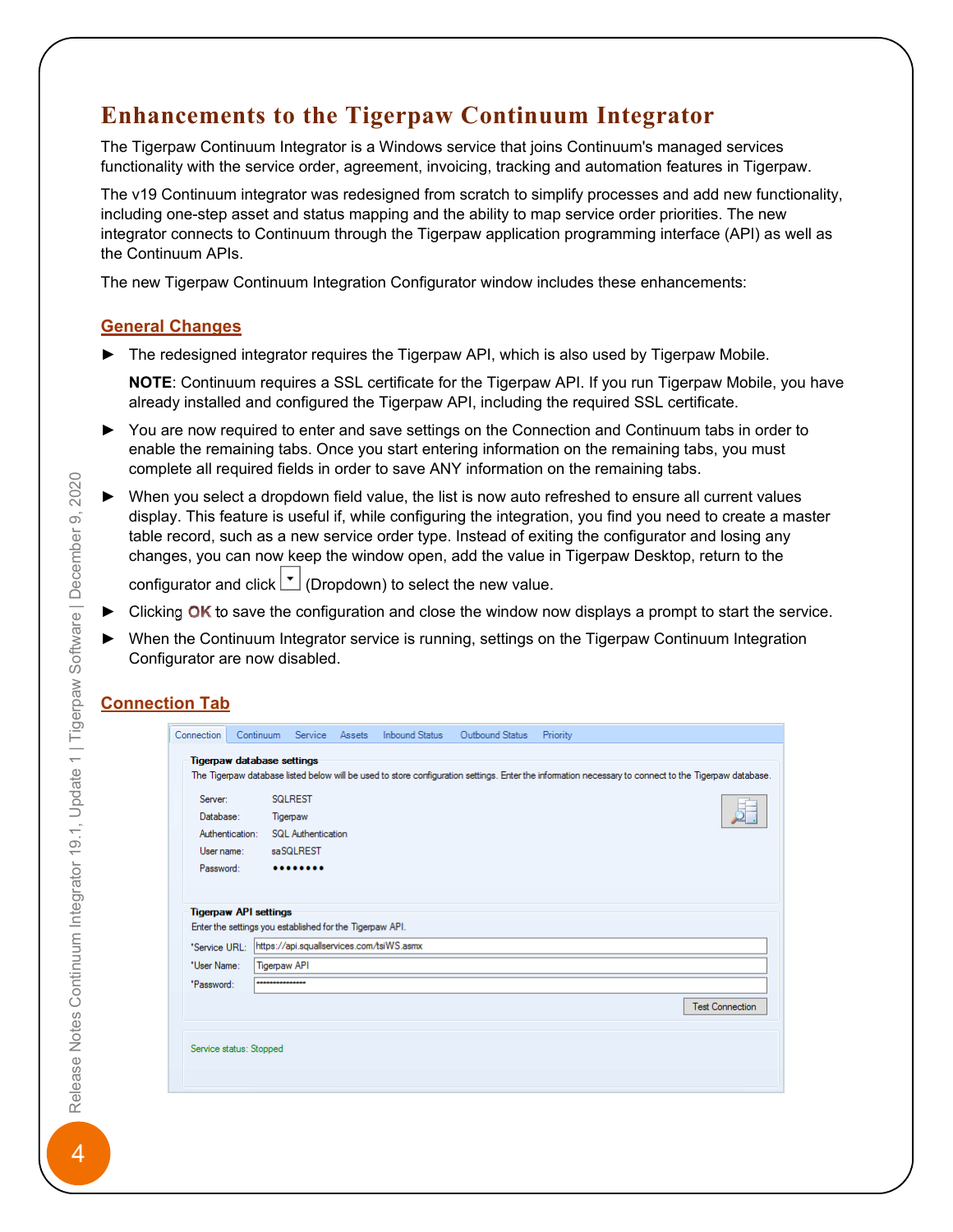In the new Tigerpaw API Settings section, enter your Tigerpaw API URL and the credentials the integration will use to log into your Tigerpaw API.

NOTE: The API must be tied to the database you selected in the Tigerpaw Database Settings section.

- $\blacktriangleright$  Required fields are now marked with an asterisk (\*) at the start of the field label.
- ► The Start and Stop service buttons were replaced with a prompt to stop the service, if running when you open the window, and a prompt to start the service upon exiting the window.

### **Continuum Tab**

|            |                                                        |  | Service URL: https://services.itsupport247.net/ticketing/1.0/TicketService.svc?wsdl |                        |
|------------|--------------------------------------------------------|--|-------------------------------------------------------------------------------------|------------------------|
| *User ID:  | <b>Squall Services</b>                                 |  |                                                                                     |                        |
| *Password: |                                                        |  |                                                                                     |                        |
| *Token ID: | 95H49H43H3T                                            |  |                                                                                     |                        |
|            |                                                        |  |                                                                                     | <b>Test Connection</b> |
|            | <b>Reporting integration API</b>                       |  |                                                                                     |                        |
|            | Service URL: https://api.itsupport247.net/reporting/v1 |  |                                                                                     |                        |
| *API key:  |                                                        |  |                                                                                     |                        |
|            |                                                        |  |                                                                                     | <b>Test Connection</b> |

- ► Required fields are now marked with an asterisk  $(*)$  in front of the field label.
- ► Continuum provides two APIs for obtaining data: the Ticketing API (which was accessed by the original integration) and the Reporting API, which provides additional data relevant to reports. The new Continuum integration accesses both APIs.

You can find your Continuum Reporting API key on the Admin tab in the Continuum App.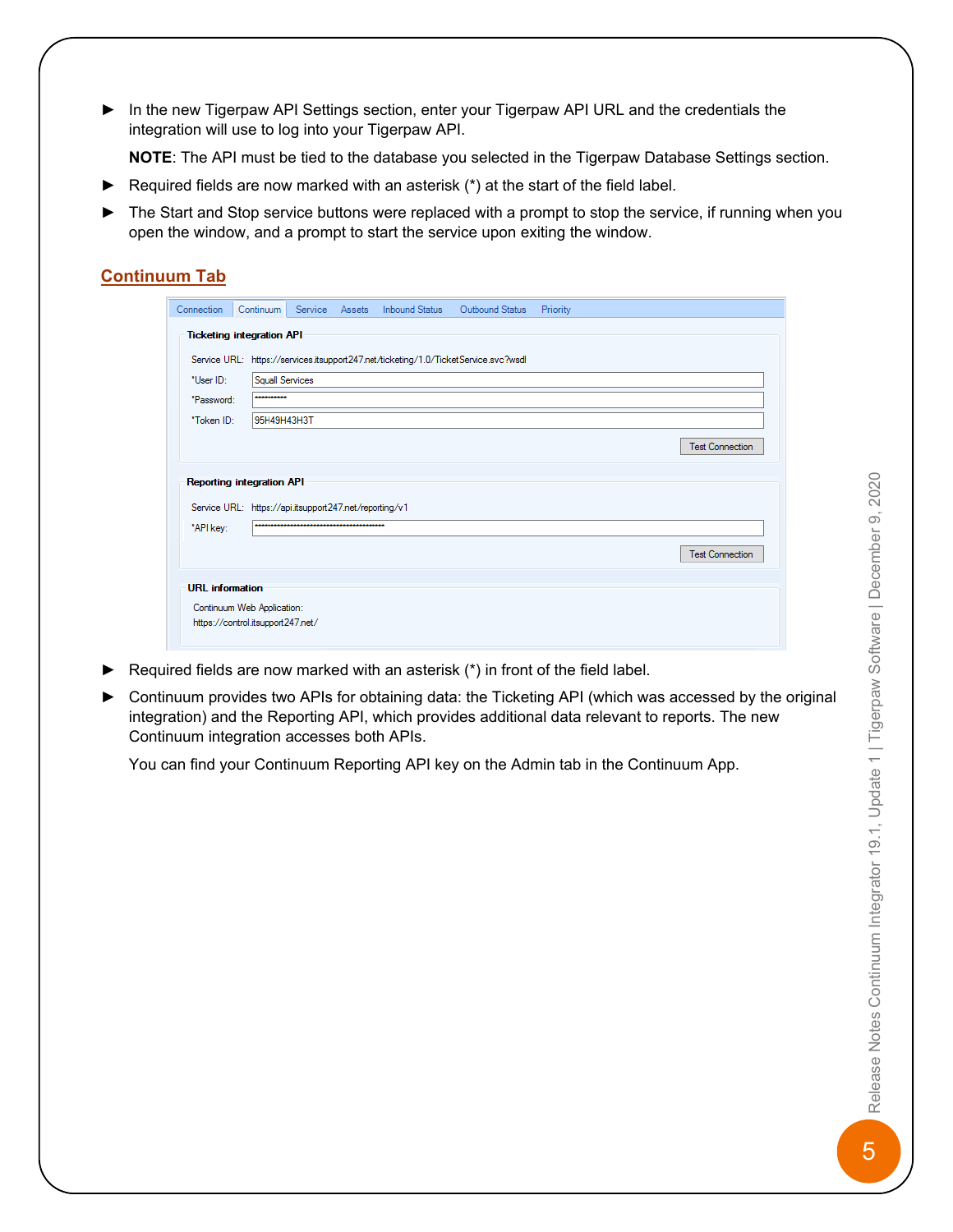|                        | Steve Lee                                                   |                                                                                                                                     | v            |
|------------------------|-------------------------------------------------------------|-------------------------------------------------------------------------------------------------------------------------------------|--------------|
| *Tech assigned:        | Fred Fredrickson                                            |                                                                                                                                     | v            |
| 'SO type:              | <b>MSP</b> Alert                                            |                                                                                                                                     | v            |
|                        | Inbound comments assigned to the NOC tech:                  | SO Notes                                                                                                                            | v            |
|                        | Inbound comments assigned to the help desk tech:            | Work Performed/Work Requested                                                                                                       | v            |
|                        | "Inbound comments assigned to the MSP tech:                 | Work Performed/Work Requested                                                                                                       | $\checkmark$ |
|                        | Create SOs for ad hoc tickets and assign to account number: | $\bigcap$                                                                                                                           |              |
|                        |                                                             |                                                                                                                                     |              |
| <b>Rep assignments</b> |                                                             |                                                                                                                                     |              |
| blank.                 |                                                             | If utilizing the Continuum NOC or service desk services, assign a unique Tigerpaw rep to each service. Otherwise leave these fields |              |
| Continuum NOC:         |                                                             |                                                                                                                                     | v            |

- Exequired fields are now marked with an asterisk  $(*)$  in front of the field label.
- Required fields no longer allow a blank selection option.
- ► The **Taken by rep** field now displays only active reps. The selected rep is assigned to all service orders created from Continuum tickets.
- ► The *SO type* value is assigned to all service orders created from Continuum tickets.
- ► The **Tech assigned, Continuum NOC** and **Continuum help desk** dropdown fields now display all active reps in the Technicians rep group. If no Technicians group exists, the fields display all active reps. As before, the **Continuum NOC** and **Continuum help desk** reps must be different and cannot be one of your internal reps.
- ► The *Tech assigned* rep is assigned to service orders only when the Continuum "Assign to" field is blank.
- ► With the new *Inbound comments assigned to the MSP tech* field, you can now save MSP tech comments to the ticket *Internal comments*, *Work performed/Work requested* or *SO notes*.
- ► When the "Adhoc Service Request" ticket type is selected in Continuum, the **Create SOs for ad hoc** *tickets and assign to account number* field determines the account number for assigning ad hoc tickets.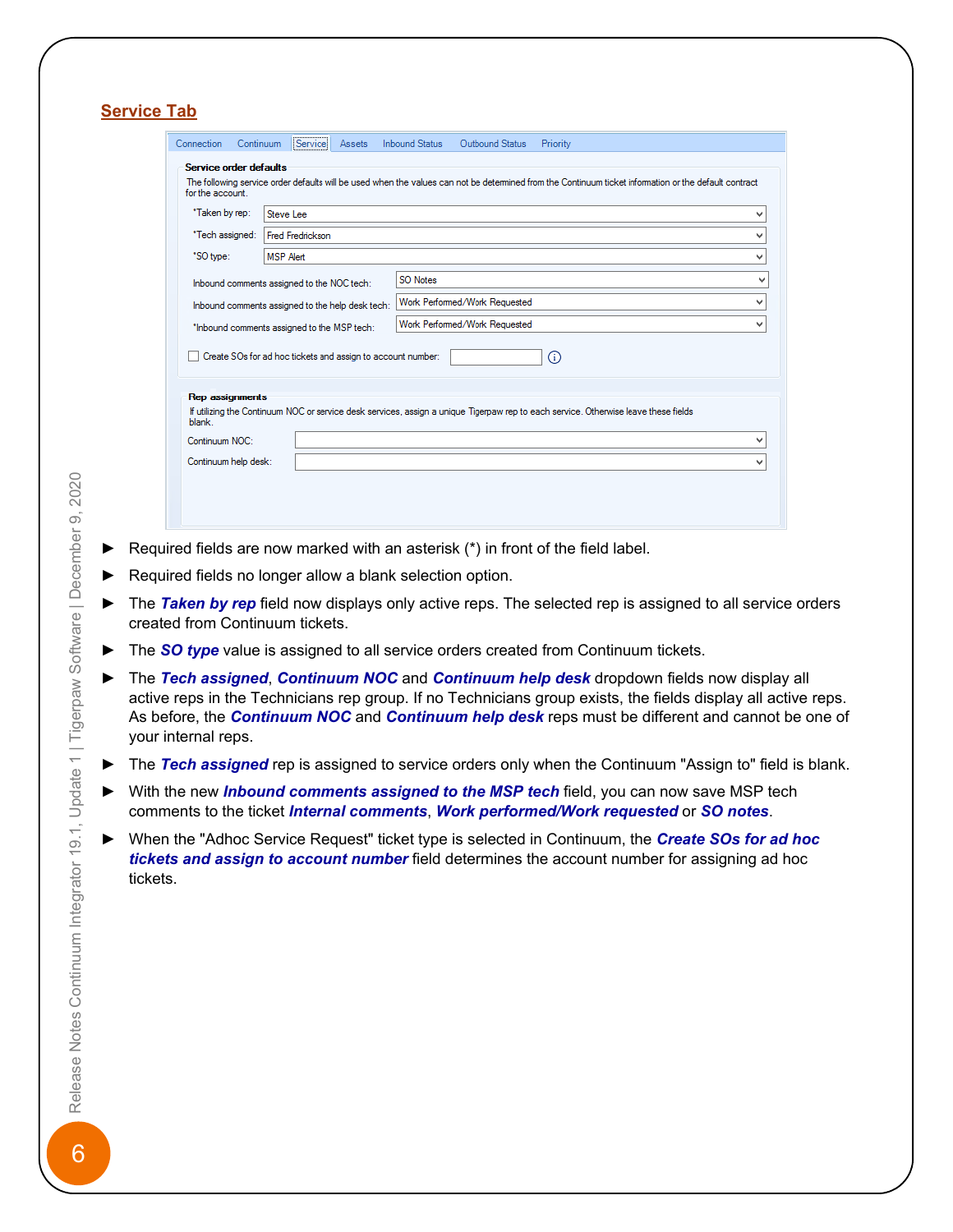| <b>Asset mapping</b><br>Map each Continuum asset type to a valid Tigerpaw asset type or to <do not="" sync="">. You can map multiple Continuum asset types to the same<br/>Tigerpaw asset type.<br/>Continuum Asset Type<br/>Tigerpaw Asset Type<br/>Domain Role<br/>Domain Controller<br/>Primary Domain Controller<br/><b>Domain Controller</b><br/><b>Workstation</b><br/>Workstation<br/>Member Workstation<br/>Workstation<br/><b>Backup Domain Controller</b><br/><do not="" sync=""><br/><b>Member Server</b><br/>Server<br/>Standalone Workstation<br/>Laptop<br/>Domain Controller<br/>Server<br/>Standalone Server<br/>Server<br/>New Member Workstation<br/>Workstation</do></do> | Connection | Continuum Service Assets                        |  | Inbound Status | Outbound Status | Priority |  |  |
|----------------------------------------------------------------------------------------------------------------------------------------------------------------------------------------------------------------------------------------------------------------------------------------------------------------------------------------------------------------------------------------------------------------------------------------------------------------------------------------------------------------------------------------------------------------------------------------------------------------------------------------------------------------------------------------------|------------|-------------------------------------------------|--|----------------|-----------------|----------|--|--|
|                                                                                                                                                                                                                                                                                                                                                                                                                                                                                                                                                                                                                                                                                              |            |                                                 |  |                |                 |          |  |  |
|                                                                                                                                                                                                                                                                                                                                                                                                                                                                                                                                                                                                                                                                                              |            |                                                 |  |                |                 |          |  |  |
|                                                                                                                                                                                                                                                                                                                                                                                                                                                                                                                                                                                                                                                                                              |            |                                                 |  |                |                 |          |  |  |
|                                                                                                                                                                                                                                                                                                                                                                                                                                                                                                                                                                                                                                                                                              |            |                                                 |  |                |                 |          |  |  |
|                                                                                                                                                                                                                                                                                                                                                                                                                                                                                                                                                                                                                                                                                              |            |                                                 |  |                |                 |          |  |  |
|                                                                                                                                                                                                                                                                                                                                                                                                                                                                                                                                                                                                                                                                                              |            |                                                 |  |                |                 |          |  |  |
|                                                                                                                                                                                                                                                                                                                                                                                                                                                                                                                                                                                                                                                                                              |            |                                                 |  |                |                 |          |  |  |
|                                                                                                                                                                                                                                                                                                                                                                                                                                                                                                                                                                                                                                                                                              |            |                                                 |  |                |                 |          |  |  |
|                                                                                                                                                                                                                                                                                                                                                                                                                                                                                                                                                                                                                                                                                              |            |                                                 |  |                |                 |          |  |  |
|                                                                                                                                                                                                                                                                                                                                                                                                                                                                                                                                                                                                                                                                                              |            |                                                 |  |                |                 |          |  |  |
|                                                                                                                                                                                                                                                                                                                                                                                                                                                                                                                                                                                                                                                                                              |            |                                                 |  |                |                 |          |  |  |
|                                                                                                                                                                                                                                                                                                                                                                                                                                                                                                                                                                                                                                                                                              |            |                                                 |  |                |                 |          |  |  |
|                                                                                                                                                                                                                                                                                                                                                                                                                                                                                                                                                                                                                                                                                              |            |                                                 |  |                |                 |          |  |  |
|                                                                                                                                                                                                                                                                                                                                                                                                                                                                                                                                                                                                                                                                                              |            |                                                 |  |                |                 |          |  |  |
|                                                                                                                                                                                                                                                                                                                                                                                                                                                                                                                                                                                                                                                                                              |            | Type to use if Continuum asset type is missing: |  |                |                 |          |  |  |

- ► You can now map multiple Continuum device types to the same Tigerpaw asset type. You also now have the option to map a Continuum device type to <DO NOT SYNC>. When polling assets, the integrator skips device types mapped to <DO NOT SYNC>.
- ► The Asset Mapping grid now displays a static list of Continuum asset types. To the right of each asset type, clicking a dropdown button displays a list of Tigerpaw asset types. Simply select the correct option and move on to the next Continuum asset type.
- $\blacktriangleright$  If Continuum sends a new device type, the type is now automatically added to the Asset grid and mapped to <DO NOT SYNC>. Tigerpaw automatically sends a "New asset type" notification to the *Internal tech support email address* you entered on the Email Settings window in Tigerpaw Desktop.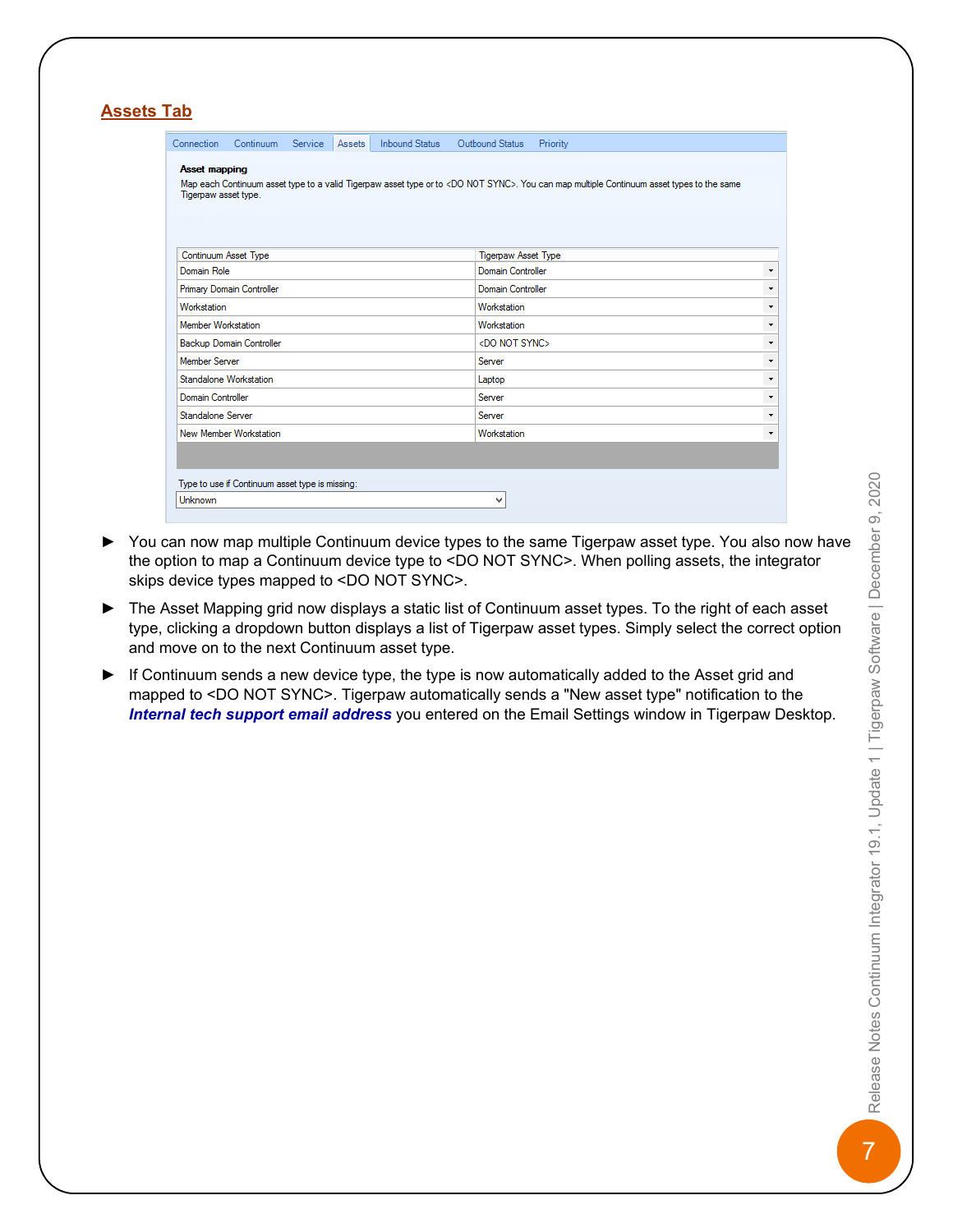### **Inbound Status Tab**

| Connection              | Continuum Service Assets                  |  | <b>Inbound Status</b>                              | Outbound Status | Priority                                                                                                                                           |                   |
|-------------------------|-------------------------------------------|--|----------------------------------------------------|-----------------|----------------------------------------------------------------------------------------------------------------------------------------------------|-------------------|
|                         |                                           |  | Status mapping - Continuum inbound to Tigerpaw SOs |                 |                                                                                                                                                    |                   |
|                         |                                           |  |                                                    |                 | Map every inbound Continuum ticket status to a valid Tigerpaw SO status. Each inbound Continuum status must be mapped to a unique Tigerpaw status. |                   |
|                         |                                           |  |                                                    |                 |                                                                                                                                                    |                   |
|                         |                                           |  |                                                    |                 |                                                                                                                                                    |                   |
| Continuum Status        |                                           |  |                                                    |                 | <b>Tigerpaw Status</b>                                                                                                                             | ∧                 |
| New                     |                                           |  |                                                    |                 | New                                                                                                                                                | ۰                 |
| Closed                  |                                           |  |                                                    |                 | Closed                                                                                                                                             | ۰                 |
| Acknowledge             |                                           |  |                                                    |                 |                                                                                                                                                    | ۰                 |
|                         | Approval needed by backoffice             |  |                                                    |                 | Ready for Review                                                                                                                                   | ۰                 |
| Approved                |                                           |  |                                                    |                 | Ready for Billing                                                                                                                                  | ۰                 |
|                         | Not Approved / Further information needed |  |                                                    |                 |                                                                                                                                                    | $\cdot$           |
|                         | Work in progress by backoffice            |  |                                                    |                 |                                                                                                                                                    | ۰                 |
|                         | Info needed / Work assigned by backoffice |  |                                                    |                 |                                                                                                                                                    | ۰                 |
| Noc completed           |                                           |  |                                                    |                 |                                                                                                                                                    | ۰                 |
| <b>Under Review</b>     |                                           |  |                                                    |                 |                                                                                                                                                    | ۰                 |
| Scheduled               |                                           |  |                                                    |                 | Assigned                                                                                                                                           | ۰                 |
|                         | Task missed / Not completed               |  |                                                    |                 |                                                                                                                                                    | ۰                 |
| On Hold                 |                                           |  |                                                    |                 | Parts Needed                                                                                                                                       | ۰                 |
| <b>Waiting Customer</b> |                                           |  |                                                    |                 |                                                                                                                                                    | ۰                 |
| Pending                 |                                           |  |                                                    |                 |                                                                                                                                                    | $\checkmark$<br>۰ |

- ► The grid now displays a static list of inbound Continuum statuses. The new dropdowns field for mapping each status to a Tigerpaw status displays only active Tigerpaw statuses.
- ► You can now map multiple inbound Continuum statuses to the same Tigerpaw status.
- ► Every inbound status must be mapped to a Tigerpaw status. The dropdown list no longer includes a blank entry, since all inbound statuses must be mapped.
- ► If a Tigerpaw status is mapped to a Continuum inbound status, Tigerpaw Desktop now prevents you from marking the status as inactive. As before, a Continuum ticket submitted with an unmapped inbound status generates an entry in the email send queue and does not create a service order.

 $0.44 \times 10^{-1}$ 

## **Outbound Status Tab**

|                           | Connection Continuum Service Assets |  | <b>INDOUNG SIGNS</b>                                    | <b>OULDOUTIG STATUS</b>                                                                                      | <b>FILOHUV</b>   |                                                                                                                                                             |                          |              |
|---------------------------|-------------------------------------|--|---------------------------------------------------------|--------------------------------------------------------------------------------------------------------------|------------------|-------------------------------------------------------------------------------------------------------------------------------------------------------------|--------------------------|--------------|
|                           |                                     |  | Status mapping - Tigerpaw outbound to Continuum tickets |                                                                                                              |                  |                                                                                                                                                             |                          |              |
|                           |                                     |  |                                                         | You can map multiple outbound Tigerpaw statuses to the same Continuum status or to <do not="" sync="">.</do> |                  | Map every outbound Tigerpaw SO status to a Continuum ticket status. If a Tigerpaw status does not close the SO, you may map it to <do not="" sync="">.</do> |                          |              |
|                           |                                     |  |                                                         |                                                                                                              |                  |                                                                                                                                                             |                          |              |
| <b>Tigerpaw Status</b>    |                                     |  |                                                         |                                                                                                              | Status Closes SO | Continuum Status                                                                                                                                            |                          | $\sim$       |
| Assigned                  |                                     |  |                                                         |                                                                                                              |                  | Scheduled                                                                                                                                                   | ٠                        |              |
| Client Cancelled          |                                     |  |                                                         |                                                                                                              | ⊽                | Closed                                                                                                                                                      | ۰                        |              |
| Closed                    |                                     |  |                                                         |                                                                                                              | ⊽                | Closed                                                                                                                                                      | ۰                        |              |
| <b>Enter Time</b>         |                                     |  |                                                         |                                                                                                              |                  | Task missed / Not completed                                                                                                                                 | ۰                        |              |
| <b>Filled Completely</b>  |                                     |  |                                                         |                                                                                                              |                  | <do not="" sync=""></do>                                                                                                                                    | ۰                        |              |
| New                       |                                     |  |                                                         |                                                                                                              |                  | New                                                                                                                                                         | ۰                        |              |
| Open                      |                                     |  |                                                         |                                                                                                              |                  | New                                                                                                                                                         | ۰                        |              |
| Parts Needed              |                                     |  |                                                         |                                                                                                              |                  | Pending                                                                                                                                                     | $\overline{\phantom{a}}$ | $\equiv$     |
| Parts Received            |                                     |  |                                                         |                                                                                                              |                  | <do not="" sync=""></do>                                                                                                                                    | ۰                        |              |
| Ready for Billing         |                                     |  |                                                         |                                                                                                              |                  | Work in progress by backoffice                                                                                                                              | $\!\star\!$              |              |
| Ready for Review          |                                     |  |                                                         |                                                                                                              |                  | Approval needed by backoffice                                                                                                                               | $\pmb{\mathrm{v}}$       |              |
| Resolved                  |                                     |  |                                                         |                                                                                                              | ▽                | Closed                                                                                                                                                      | ۰                        |              |
| Schedule Tech             |                                     |  |                                                         |                                                                                                              |                  | Pendina                                                                                                                                                     | ۰                        |              |
| Travel                    |                                     |  |                                                         |                                                                                                              |                  | Pending                                                                                                                                                     | ۰                        |              |
| Void                      |                                     |  |                                                         |                                                                                                              | ⊽                | Closed                                                                                                                                                      | ۰                        |              |
| Material and the Observa- |                                     |  | $\sim$                                                  |                                                                                                              |                  | Manuel Continued                                                                                                                                            |                          | $\checkmark$ |